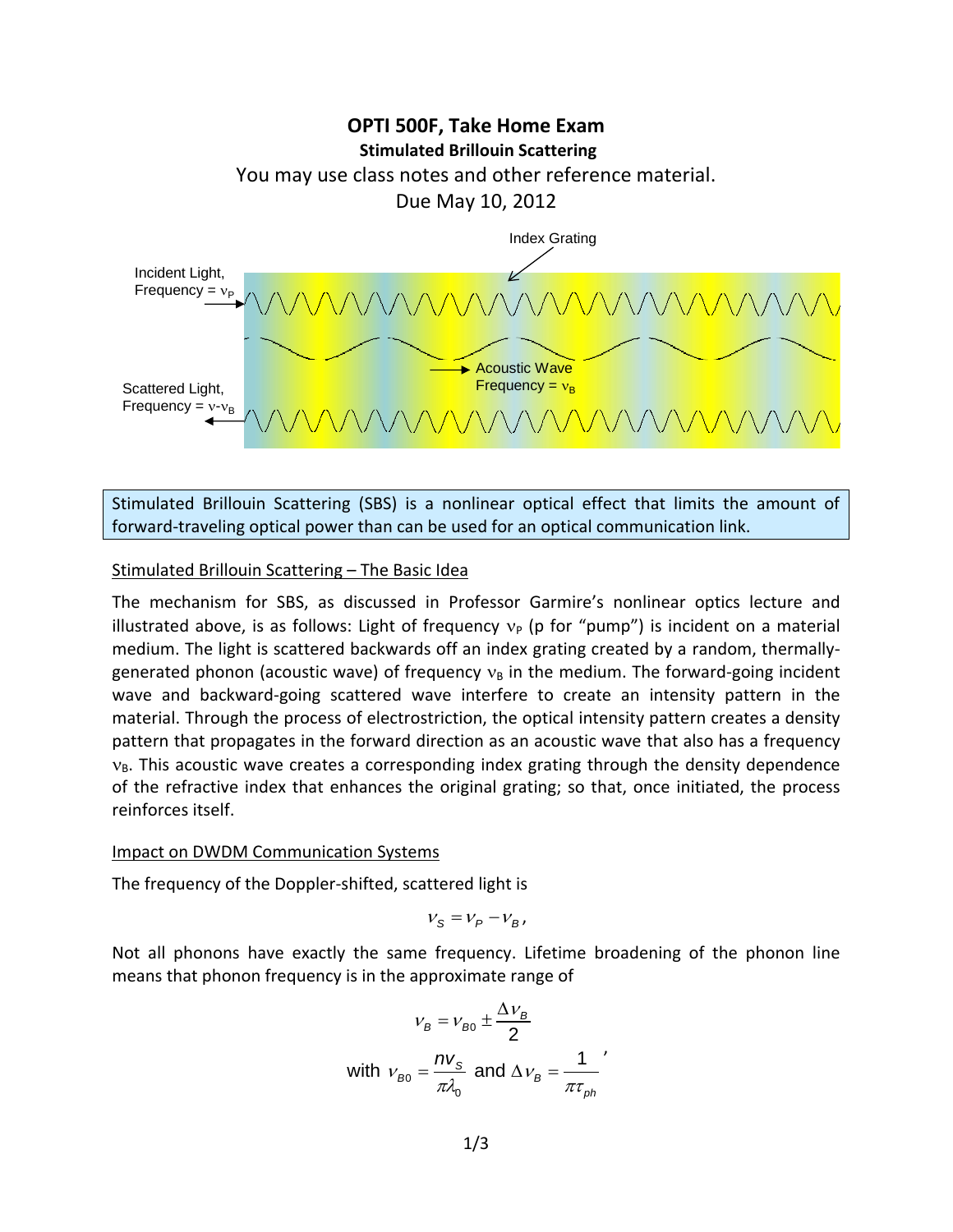where n is the refractive index of the medium,  $v_s$  is the velocity of sound,  $\lambda_0$  is the optical wavelength, and  $\tau_{\rm ph}$  is the lifetime of a phonon.

*1. Calculate the Doppler shift, in Hertz, due to a phonon in the center of the frequency range, for light with*  $\lambda_0$  *= 1550 nm in silica optical fiber with n = 1.45 and v<sub>s</sub> = 5940 m/s.* 

This value is small enough so that the SBS effect is confined to a single channel in a DWDM (dense wavelength division multiplexed) optical communication link, where wavelengths are separated by 50-200 GHz.

## Comparison with Stimulated Raman Scattering

*2. Calculate the phonon frequency spread in optical fiber, in Hertz, given a photon lifetime of 9.4 nanoseconds.*

Stimulated Brillouin Scattering and Stimulated Raman Scattering (SRS) both arise from the interaction of light with material vibrations, but this calculation shows an important way in which they differ. The range of vibrational frequencies involved in SBS is 1,000,000 times smaller than the range for SRS.

This means SBS cannot be used to simultaneous amplify multiple DWDM wavelengths.

# The SBS Threshold

An SBS threshold power has been defined that is has been widely used to estimate at what input power the SBS scattered light becomes comparable to the input light, and a problem:

$$
P_{th} = 21 \frac{A_{\text{eff}} 1.5}{g_{\text{B0}} L_{\text{eff}}} \left( 1 + \frac{\Delta v_{p}}{\Delta v_{B}} \right)
$$

where the factor of 1.5 means that we have assumed unpolarized light,  $A_{\text{eff}}$  is the effective fiber core area that takes into account the spread of the optical mode into the cladding,  $\Delta v_{\rm P}$  is the spread of frequency components in the input (pump) light,  $g_{B0}$  is the peak SBS gain coefficient, and L<sub>eff</sub> is the effective fiber length

$$
L_{\text{eff}} = \frac{1 - \exp(\alpha L)}{\alpha},
$$

where L is the fiber length.

*3. Calculate the SBS threshold power for a narrow band source (* $\Delta v_p \ll \Delta v_p$ *) and a 100-meterlong optical fiber with*  $\alpha$  *= 4.6 x 10<sup>-5</sup> m<sup>-1</sup> (equivalent to a loss of 0.2 dB/km), an effective core area*  $A_{\text{eff}}$  = 50  $\mu$ m2, and an SBS gain coefficient  $g_{B0}$  = 4.1 x 10<sup>11</sup> m/W.

The SBS threshold is very low – about 1000 times smaller than for Raman Scattering. An analysis has shown that the threshold is about 4 times higher for the modulated light in high date rate optical communication links.